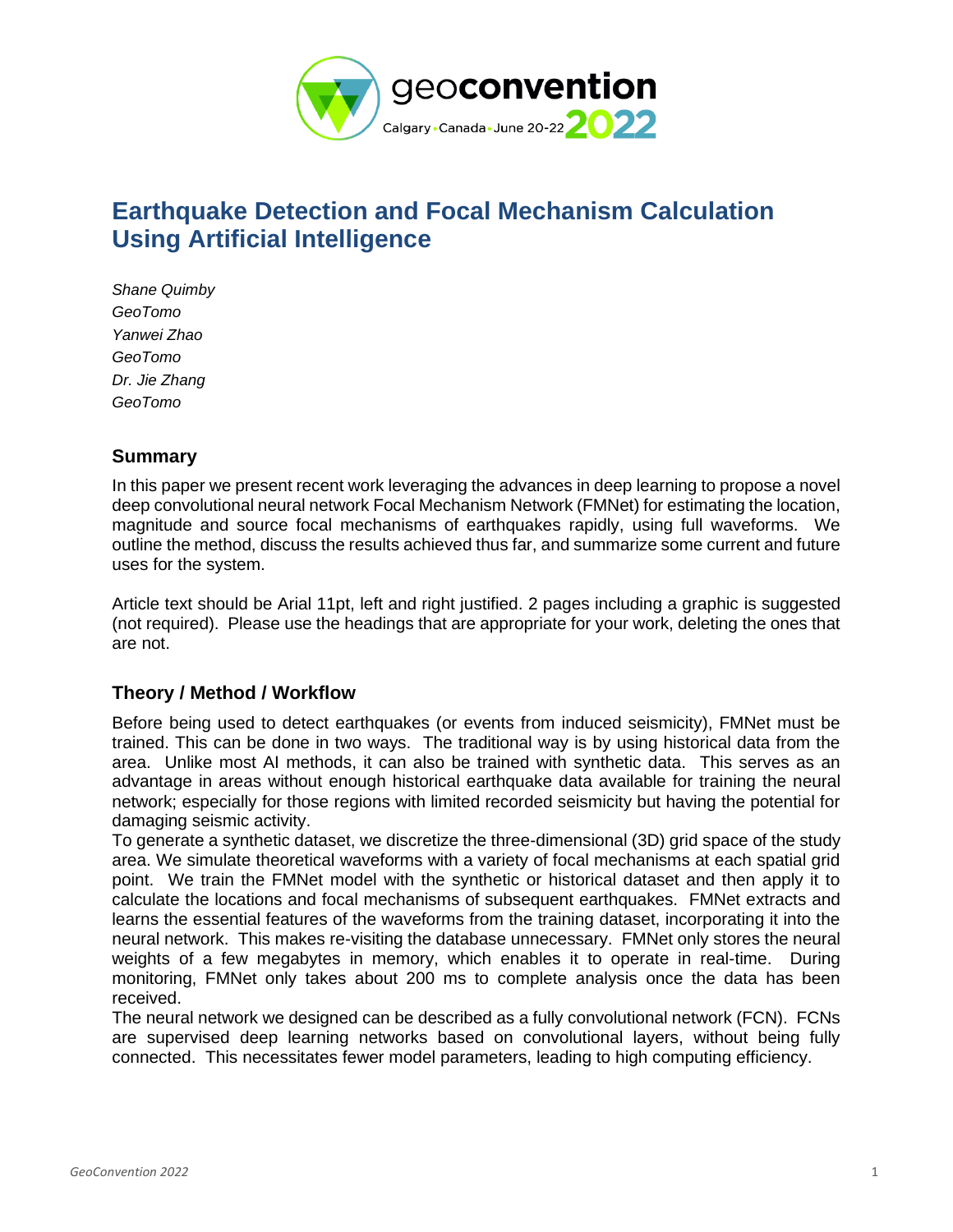

The output of the network is not a single location, but a large number of pixels representing a 3D image, in which the peak value corresponds to the most likely source location in the subsurface. It requires no manual picking.

### **Results, Observations, Conclusions**

The results obtained using the above method have been compared to results obtained by large scale national earthquake detection networks, as well as to smaller regional networks designed to detect induced seismicity. Both sets of comparisons yielded impressive results. Event locations, magnitudes and focal mechanism estimations were all close to accepted calculations.

#### **Novel/Additive Information**

The method and the software that utilizes it were initially designed to serve as an early warning system for earthquake detection in China. Currently it is operating with three seismic networks in Sichuan, and each network consists of over 200 seismic stations. It is significantly faster than current widely used alert systems. Due to the efficiency of the FCN described above, location magnitude and focal mechanism solutions can be arrived at in 10-20 seconds, and an alert generated within a couple of minutes. This compares with anywhere from 10-45 minutes for the alerts currently generated by nationally operated detection networks. In addition to its initial purpose, there are several other potential uses.

The first, induced seismicity has already been covered briefly. The ongoing concern with induced seismicity may soon result in compulsory monitoring of oil and gas field. In this case, an automated method like the one described above is almost necessary since the manpower to monitor these fields simultaneously does not currently exist. Long-term reservoir monitoring, which is somewhat of a parallel to induced seismicity monitoring, could also be served by this method.

This type of detection network could also be used to monitor seismic activity and reservoir integrity for carbon capture and storage (CCS) projects. The path to net-zero carbon will need to be composed of many methods, and CCS will undoubtedly be one of these. The network can track the extents of the plume and give feedback on reservoir integrity.

Another potential use for is for geothermal monitoring. As the world strives to increase energy production without increasing carbon emissions, geothermal energy will become more prevalent. Automated detection networks will be needed to ensure that fluid injection does not cause excess seismicity.

#### **Acknowledgements**

We would like to thank Shell for their cooperation and assistance in testing and comparing our work to accepted results. We would also like to thank KNMI (Koninklijk Nederlands Meterologisch Instituut) for supplying easy to use public info on station location, event location, etc.